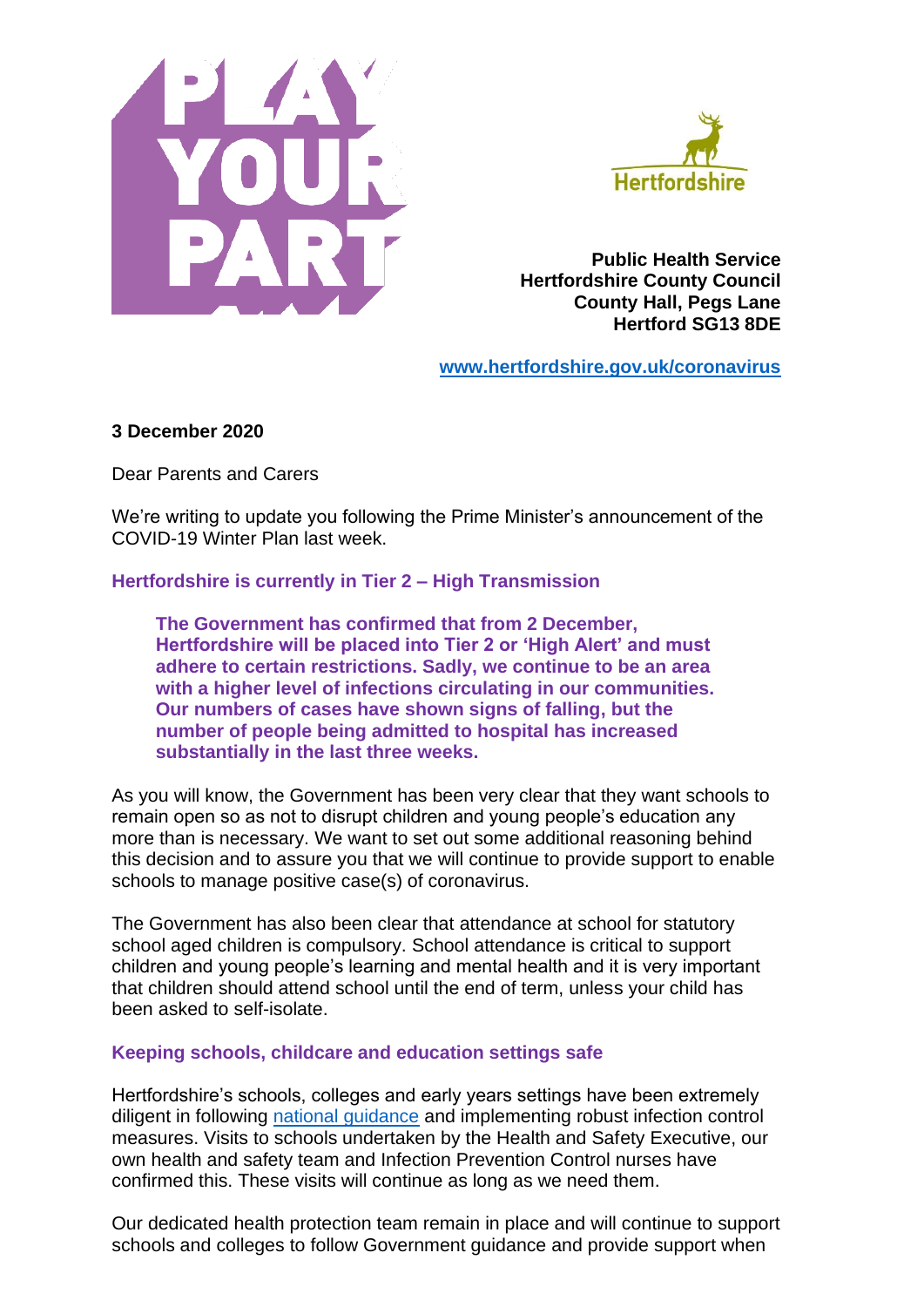a positive case(s) is identified. All education settings in Hertfordshire are working collaboratively with the Hertfordshire Public Health team and this fits into wider work with Public Health England and the Department for Education.

Our schools, childcare and education settings have also been very effective in tracing close contacts of any positive cases, deciding who is at risk of infection and asking children and staff to self-isolate for the required 14 days quickly ultimately helping to effectively reduce the spread of the virus not just in school, but in the wider community.

Whilst we expect that there will be further positive cases among those asked to self-isolate because they have been exposed to the infection, if they are selfisolating correctly, they are not spreading the virus further so this will halt further spread.

### **Working to suppress the virus in the community**

Higher numbers of cases in the community, mean that there is an increased risk of positive cases and outbreaks within schools, colleges and early years settings.

Like shops, supermarkets, gyms and restaurants, schools can only mitigate the risk of COVID-19, they cannot eliminate the risk entirely. Many infections are happening outside school settings, because we want to make sure these operate safely, we have, in the last week, written to all retailers and out of school clubs and activities urging them to play their part in the fight against coronavirus. We will be increasing patrols of police, environmental health and security across the county to keep shoppers and retail and hospitality staff as safe as possible. Most recently, Police have increased enforcement of people who refuse to follow safety guidance in shops or other activities.

We will also be undertaking further work on transport services and will be making COVID-19 safety kits available for all taxis and hire cars, including those who transport children and young people to school.

We've included our simple infographic on steps to take to make shopping safer, protect you and retail staff at the bottom of this letter.

### **Attending out of school clubs and activities safely**

We have written to local clubs and out of school activity leaders to outlined how they can run their activity as safely as possibly.

We understand that out of school clubs and activities are vital to the health and wellbeing of our communities, particularly young people, but they are also places where the risk of passing on COVID-19 can be high if the proper precautions are not put in place.

If your child(ren) attend a club or activity that is not provided by their nursery, school or college feel free to ask them what measures they have put in place to operate as COVID-19 securely as possible. Guidance and tools have also been provided for clubs and these can be found at:

[https://www.hertfordshire.gov.uk/about-the-council/news/news-archive/guidance](https://www.hertfordshire.gov.uk/about-the-council/news/news-archive/guidance-on-running-out-of-school-clubs-safely)[on-running-out-of-school-clubs-safely](https://www.hertfordshire.gov.uk/about-the-council/news/news-archive/guidance-on-running-out-of-school-clubs-safely)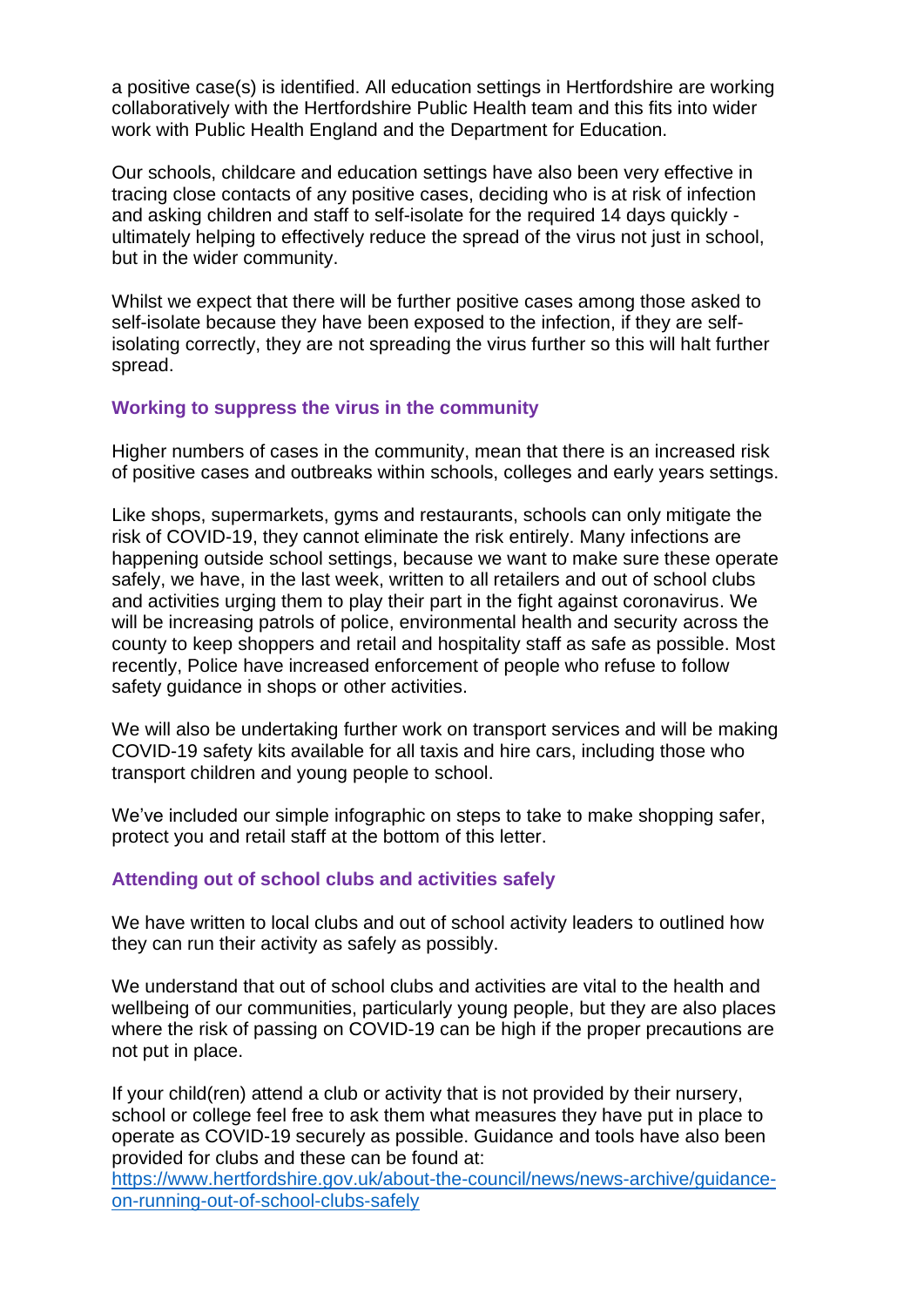# **Protecting yourself remains crucial**

There are important things that you can do to help protect yourself, your child(ren) and others against coronavirus, these are;

- wash or sanitise your hands regularly
- don't touch your face
- maintain social distancing, this also means explaining to children and young people that they shouldn't touch or hug friends
- wear a face covering when required (unless exempt) if you're aged 11 plus, i.e. on public transport, or home to school transport, in corridors and smaller spaces at school, or when in a shop
- limit your social contacts outside of school and home
- ask children not to share drinks or food with friends
- self-isolate when asked to, this means staying at home and not leaving even to go to the shops or out for exercise

## **Self-isolation**

Self-isolating is one of the most important things we can all do to help stop the spread of the virus and protect our loved ones and the vulnerable. You can read our helpful self-isolating guide at: [www.hertfordshire.gov.uk/selfisolatingguide](http://www.hertfordshire.gov.uk/selfisolatingguide)

This guide also provides information on how to get support and how to access the COVID-19 self-isolation payment if you are eligible.

We know these are really difficult times, and you may have concerns about your children attending nursery, school or college and what this might mean for the festive season. Please be assured our education settings are well prepared, mitigating the risk of infection wherever possible and all this means that chances of infection in children and young people remain low.

# **Thank You!**

Thank you for continuing to play your part in your community by sticking to the guidance provided by Government and Public Health. Your nurseries, schools and colleges are working so hard to keep your child(ren) safe and infection rates low in the county and we thank them, and you for continuing to support them. By working together, we will save more lives in Hertfordshire this winter.

Yours sincerely

Juin Pe Manue

Jim McManus Simon Newland

Simon Newland

**Director of Public Health Constrainer Constrainers Director, Education**